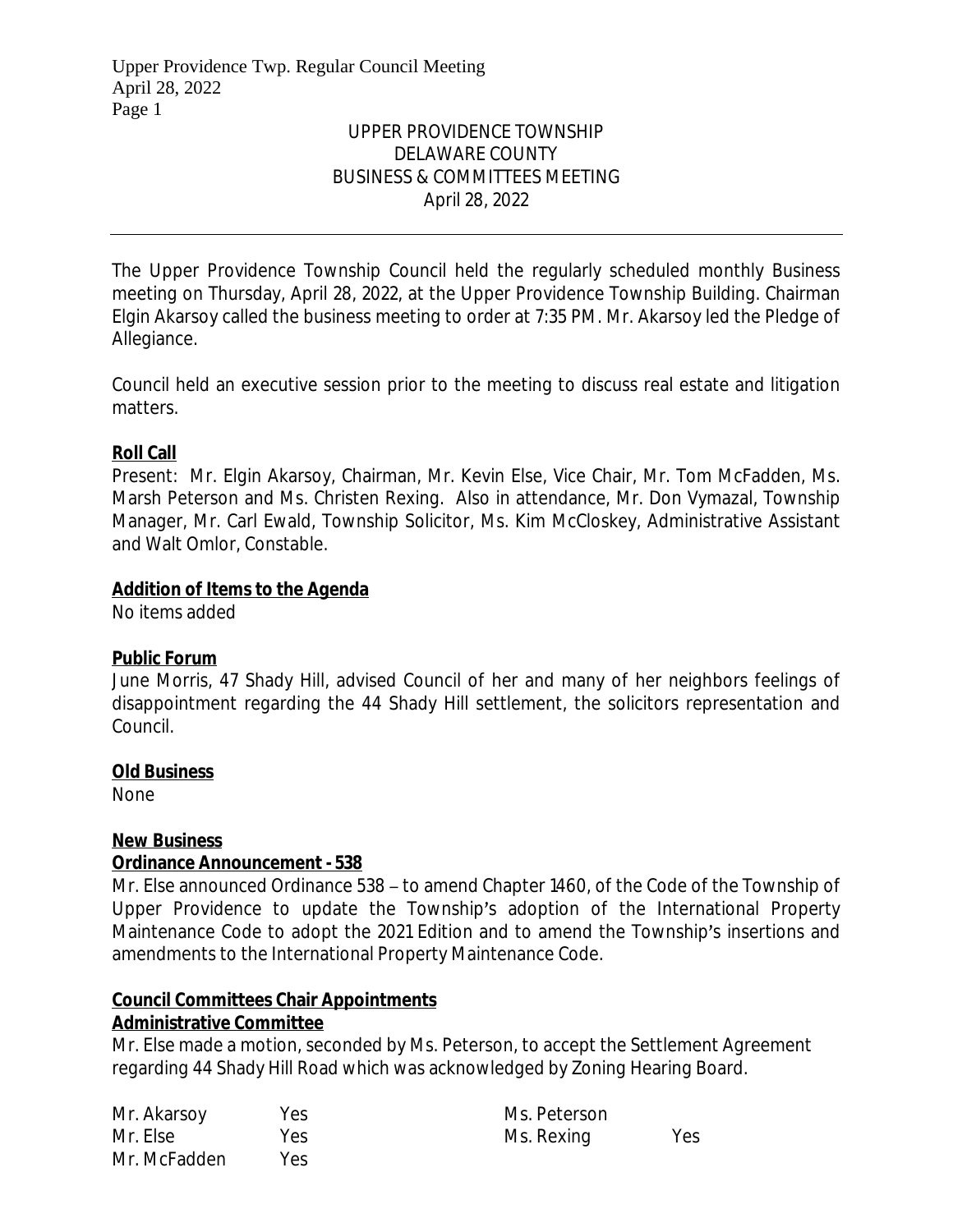Upper Providence Twp. Regular Council Meeting April 28, 2022 Page 2

Motion approved 4-1

# **Adjournment**

There being no further business, Mr. Akarsoy adjourned the business portion of the meeting at 7:45 pm.

### **COMMITTEES MEETING**

Committees' discussions commenced immediately following adjournment of the business portion of the meeting.

### **Administrative Committee:**

Council thanked the Township Manager for organizing the meet and greet dinner with Council and staff.

# **Community Development Committee:**

Topics discussed were:

- Little League lighting
- Providence Animal Center tour
- Community Day plans and meeting date 5/5/2022
- Cherry Street Park updating
- County funding options

# **Fiscal Committee:**

Topics discussed were:

- Transfer tax monies
- Grants

# **Public Safety Committee:**

None

# **Public Works Committee:**

Two new full-time employees have been hired and are working out very well.

# **Adjournment**

There being no further business, Mr. Akarsoy made a Motion to adjourn the meeting. The motion was approved by unanimous voice vote and the meeting was adjourned at 8:01 pm.

 $\overline{a}$